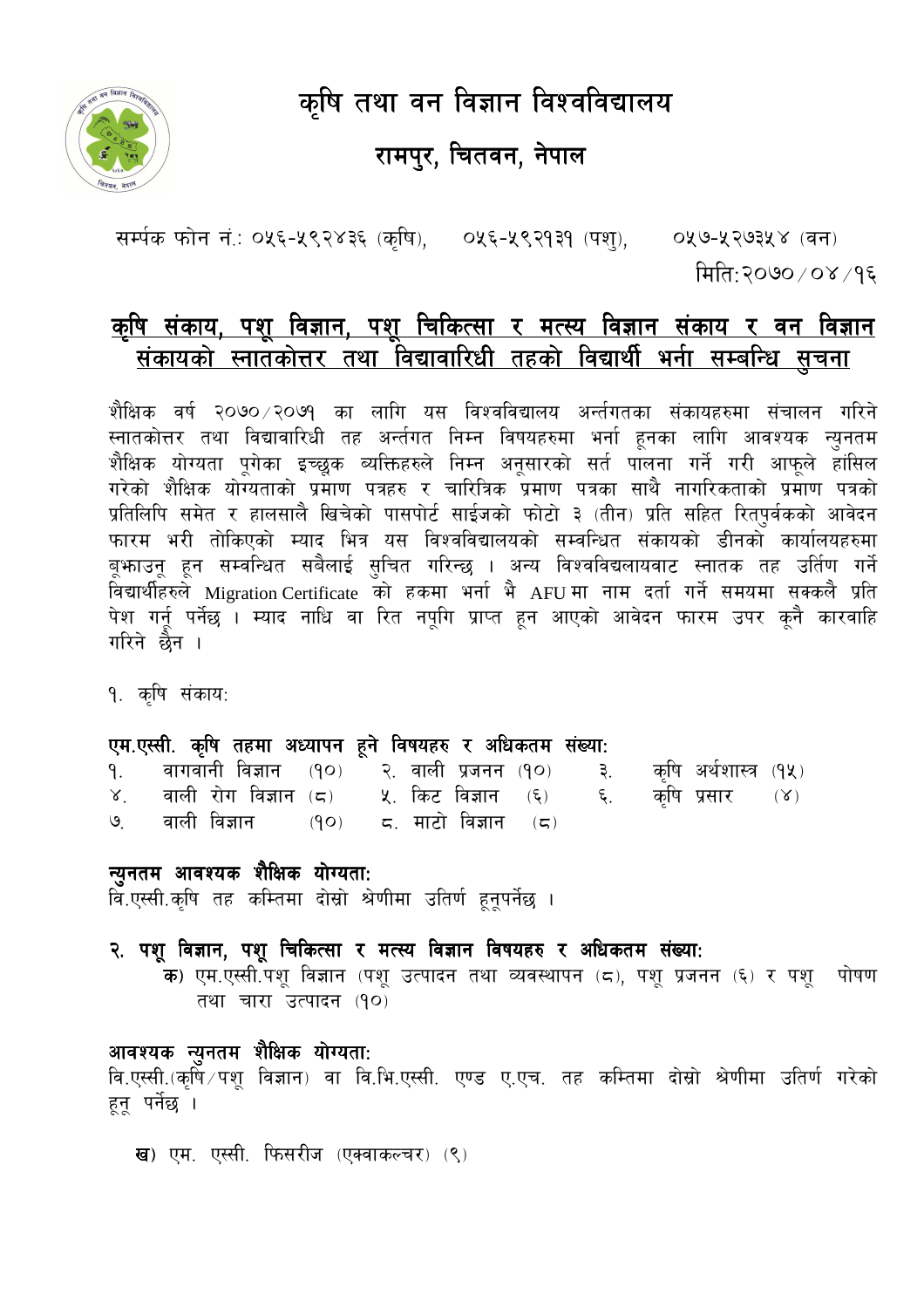#### आवश्यक न्यूनतम शैक्षिक योग्यता:

वि.एस्सी.(कृषि<sup>ं/</sup>पशू विज्ञान) वा वि. भि. एस्सी. एण्ड ए. एच. वा एम. एस्सी. (Zoology) मा इच्छाधिन Fisheries विषय वा वि. एफ. एस्सी. (Bachelor in Fisheries Science) को परीक्षामा कम्तीमा दोस्रो श्रेणीमा उत्तिण भएको हन पर्नेछ ।

## $\Pi$ ) एम.भि.एस्सी. तहमा अध्यापन हूने विषयहरु:

- 1= d]l\*l;g -7\_
- २. माइक्रोवायोलोजी (३)
- ३. फर्माकोलोजी (३)
- $X$ . थेरियोजेनोलोजी  $(5)$

#### आवश्यक न्यूनतम शैक्षिक योग्यता:

वि.भि. एस्सी. एण्ड ए. एच. तहमा कम्तीमा दोस्रो श्रेणीमा उत्तिर्ण भएको हुनूपर्नेछ । ३. वन विज्ञान संकाय:

एम. एस्सी. फरेष्ट्री (Forestry)

# आवश्यक न्यूनतम शैक्षिक योग्यता:

*lj=P:;L= km/]li6« tx slDtdf bf];|f] >]0fLdf plQ0f{ u/]sf] x'g' kg]{5 .* 

- <u>9. आवेदन फाराम वितरण:२०७० श्रावण १५ गते देखि भाद्र १९ गते सम्म सम्वन्धित डीनको</u> कार्यालयवाट वितरण गरिनेछ । साथै यस विश्वविद्यालयको website: www.afu.edu.np वाट समेत download गर्न सकिनेछ । आवेदन फाराम र प्रवेश परीक्षा वापतको शुल्क दर्ता गराउने समयमा बूभाउनू पर्नेछ । अनलाईन फाराम भर्न इच्छूक आवेदकहरुले समेत सोही अवधि भित्र निम्नानूसार ्<br>शुल्क तिरी आवेदन दिन सक्नेछन । संकायहरु मार्फत आवेदन दिन चाहने विद्यार्थीहरुले यस विश्वविद्यालयको राष्ट्रिय वाणिज्य वैकको खाता नं. १४२०००००१५०६ मा रकम जम्मा गरि सोको ;<br>सक्कल भौचर आवेदनका साथ संलग्न गर्नूपर्नेछ । साथै अनलाईन फाराम भर्नेहरुले यस विश्वविद्यालयको लूम्बिनी बैंक लि. को खाता नं. **०**११०३३७५ मा जम्मा गरि सक्कल भौचर scan गरि पठाउनू पर्नेछ । साथै प्रवेशपत्र वितरण गरिने दिन सक्कल भौचर पेश गनूपर्नेछ ।
- २. आवेदन फाराम बूफ्गोउने: २०७० श्रावण १५ गते देखि भाद्र १९ गते सांफ ५ वजे सम्म सम्वन्धित डीन कार्यालयमा बूफाउनू पर्नेछ ।
- ३. आवेदन फाराम वापतको शूल्क रु.५००। र प्रवेश परिक्षा वापतको शूल्क रु.१०००। लाग्ने छ ।
- ४. प्रवेश परीक्षा: एम.भि. एस्सी, एम.एस्सी.कृषि र एम. एस्सी. फरेष्ट्री (Forestry) विषयको २०७० भाद्र २६ गते बिहान ११:०० बजे र पशू विज्ञान र मत्स्य विज्ञानको विषयको प्रवेश परीक्षा २०७० भाद्र २७ गते बिहान ११:०० बजे सम्बन्धित डीनको कार्यालयमा संचालन हूनेछ ।
- ५. भर्नाको आधार: प्रवेश परीक्षालाई ९० (नब्बे) प्रतिशत र स्नातक तहमा प्राप्त<sup>े</sup>गरेको प्राप्त अंकलाई 10 प्रतिशत भार दिई तयार पारिएको Merit-List अनूशार स्नातकोत्तर तहमा भनोको लागि नामावली प्रकाशन गरिनेछ । प्रवेश परीक्षामा ९० प्रश्नहरु हूर्नछन् जसको लागि ७० मिनेट समय दिइनेछ ।

#### <u>घ) स्नातकोत्तर तह प्रवेश परिक्षाको लागि विषयगत प्रश्न भार (Subjectwise Weightage)</u>

#### <u>एम.एस्सी. कृषि तहको लागि - ९०</u>

Agricultural economics (10), Agronomy (10) Agricultural Extension and Rural Sociology (10) Entomology (10), Horticulture (10), Plant Breeding (Genetic, biotechnology and statistics) (10), Plant Pathology (10), Soil Science (10), Environmental Science (10).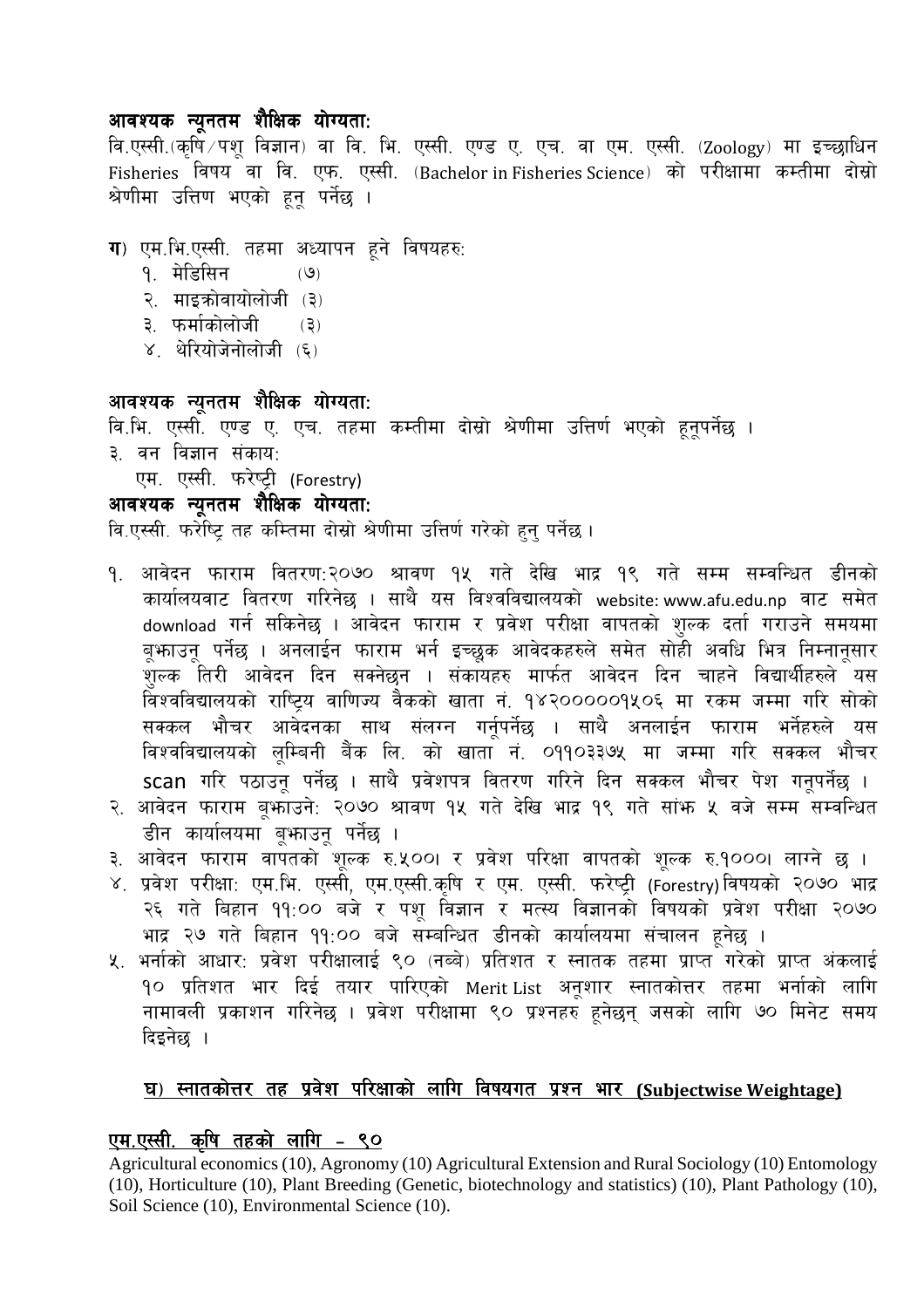#### <u>एम. एस्सी. /पश विज्ञान /तहका लागि - ९०</u>

Animal Nutrition, Fodder, Pasture, Range - 15, LPM/Dairy - 15, Animal Breeding - 15, Animal Health -4, Aquaculture - 3, Plant Science - 10, Social Sciences (Agri.Economics+Agri. Extension) - 15, Basic Sciences (Biochemistry+Statistics) - 10. General Knowledge - 3

#### <u>एम. एस्सी. फिसरीज (एक्वाकल्चर) तहका लागि -९०</u>

Fisheries and Aquaculture - 50, Plant Science - 10, Animal Science - 10, Social Science (Agri. Economice+Agri. Extension) - 10, Basic Science (Biochemistry+Statistics) - 7, General Knowledge - 3

#### एम. भि. एस्सी. तहका लागि - ९०

Medicine - 10, Gynecology - 10, Pathology - 8, Microbiology - 8, Parasitology - 8, Pharmacology - 8, Physiology - 3, Surgery - 5, Epidemiology and Public Health - 5, Animal Science, (Nutrition, Forage, Pasture, Breeding, LPM, Aquaculture) - 15, Basic Science (Biochemistry+Statistics) - 7, General Knowledge - 3.

#### <u>एम. एस्सी. फरेष्ट्री (Forestry)तहका लागि-९०</u>

Silviculture -15, Forest Mensuration -14, Soil Science, Soil Conservation, Watershed Management, Hydrology-12, Forest Management-10, Wildlife and protected Area Management-9, NTFP, Forest product utilization and harvesting -8, Forest Protection-8, Forest Ecology and environmental science -6, Agroforestry-5. Air photo interpretation, remote sensing and GIS-3

ड) यसै शैक्षिक वर्षमा संचालन गरिने स्नातकोत्तर तहमा मेरीटको आधारमा विद्यार्थी भर्ना निर्धारण गरिएको छ । कनै विषयमा १ जना मात्रै भएमा कक्षा संचालन गरिने छैन । सरकारी वा गैह सरकारी विभिन्न<sup>े</sup>संघ संस्थावाट MOUवमोजिम मनोनयन भई आउने विद्यार्थीले प्रवेश परीक्षा दिन पर्ने छैन । तर सम्बन्धित विषयमा स्नातक परीक्षा कम्तिमा द्धितिय श्रेणीमा पास गरेको हुनू पर्नेछ । हरेक विषयमा Competitive Student Subsidized शुल्कमा भर्ना हुन सक्ने विद्यार्थी संख्या २ कायम गरीएको छ ।

च) भर्ना सम्वन्धि कार्यक्रम

- 9. M.Sc.Forestry, M.Sc Ag र M.V.Sc. को Merit list २०७० भाद्र २७ गते र M.Sc Animal Science र M.Sc. Fisheries को merit list भाद्र २८ गते गरीनेछ ।
- २. विद्यार्थी भर्ना हुने दिन २०७० असोज ६ गते विहान ठिक ११ बजे ।
- ३. कोर्ष रजिष्टेशन २०७० मंसिर ७ गते ।
- ४. थेसिस रिसर्चको लागि आवश्यक पर्ने रकम विद्यार्थी स्वयं वाट व्यवस्था हुनू पर्नेछ ।
- ५. छात्रावासको व्यवस्था हने छैन ।

छ) विद्यावारीधि तह: (Ph.D by course and Ph.D by research)

#### विषयहरु:

(२) पश विज्ञान ३)भेटनरी साइन्स ४) एक्वाकल्चर (१) कषि

9. Ph. D by Course:

#### न्यनतम आवश्यक शैक्षिक योग्यता:

क) M.Sc. First division मा पास भएको हुनु पर्ने ।

ख) दुई वटा Recommendation letter पेश गर्नू पर्नेछ जसमा एउटा विश्व विद्यालयको प्रोफेसर ्<br>वाट हन पर्नेछ ।